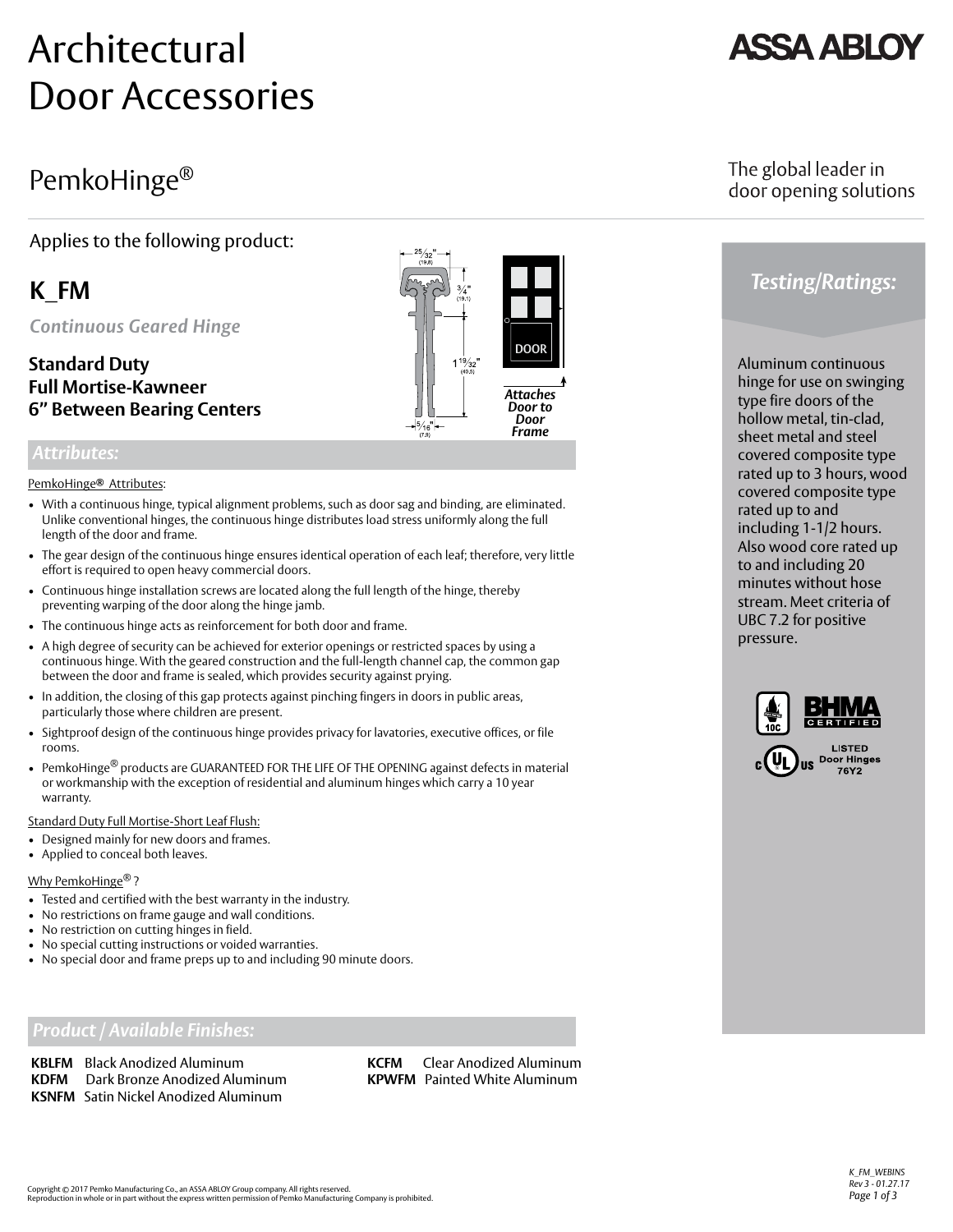# Architectural Door Accessories

## PemkoHinge®

**ASSA ABL** 

### The global leader in door opening solutions

### *Installation Instructions:*

Full Mortise units are designed mainly for new doors and frames, and are applied so as to conceal both leaves. In retrofit applications, the door width must be reduced for proper clearance as shown in Figures A & B (below).

- 1. With the hinge leaves open, position the hinge against the frame rabbet. Be sure the leaf alignment flange is tight against the face of the frame. Allow 1/8" between the frame header and the top of the hinge leaf for door clearance. Mark and drill the top two holes per Drill Size Chart (below).  *(Do not install).*
- 2. Position the door leaf of the hinge on the door. Be sure that the door leaf alignment flange is seated along the full length of the door edge, and the top edge of the door leaf is flush with the top edge of the door. Mark and drill all holes per Drill Size Chart. Thread tapping not required.
- 3. Screw the door leaf portion of the hinge to the door using the 12-24x7/16" thread forming screws. (Use wax or soap on screws to aid installation.)
- 4. Position the door at 90° to the frame. Install the top two screws in the frame leaf.
- 5. Close door and inspect for proper clearance and fit. Make adjustments as required due to improper frame installation if necessary to ensure proper operation of the complete assembly.
- 6. Mark and drill remaining frame leaf holes per Drill Size Chart, and install remaining screws.
- 7. FirePins are required on 3 hour (A-Label) assemblies. (See next page for instructions).

### *Shortening the Hinge:*



If the PemkoHinge® must be shortened, cut the bottom only using a chop saw. This will allow metal chips to work out after the installation. Although the PemkoHinge® is not handed, the hinge becomes handed after cutting and the cut edge must be installed at the bottom of the opening.

### *Drill Size Chart:*

| <b>MATERIAL</b> | <b>THICKNESS</b> | <b>DRILL SIZE</b> |
|-----------------|------------------|-------------------|
| Aluminum        | .090 - .140      | 13                |
| Metal           | 20 gauge         | 17                |
| Metal           | 16-18 gauge      | 15                |
| Metal           | 12-14 gauge      | 13                |
| Wood            | N/A              | 5/32"             |

### *Figures:*



\* Allow extra clearance as required per astragal manufacturer.



*Testing/Ratings:*

type fire doors of the hollow metal, tin-clad, sheet metal and steel covered composite type rated up to 3 hours, wood covered composite type rated up to and including 1-1/2 hours. Also wood core rated up to and including 20 minutes without hose stream. Meet criteria of UBC 7.2 for positive pressure.